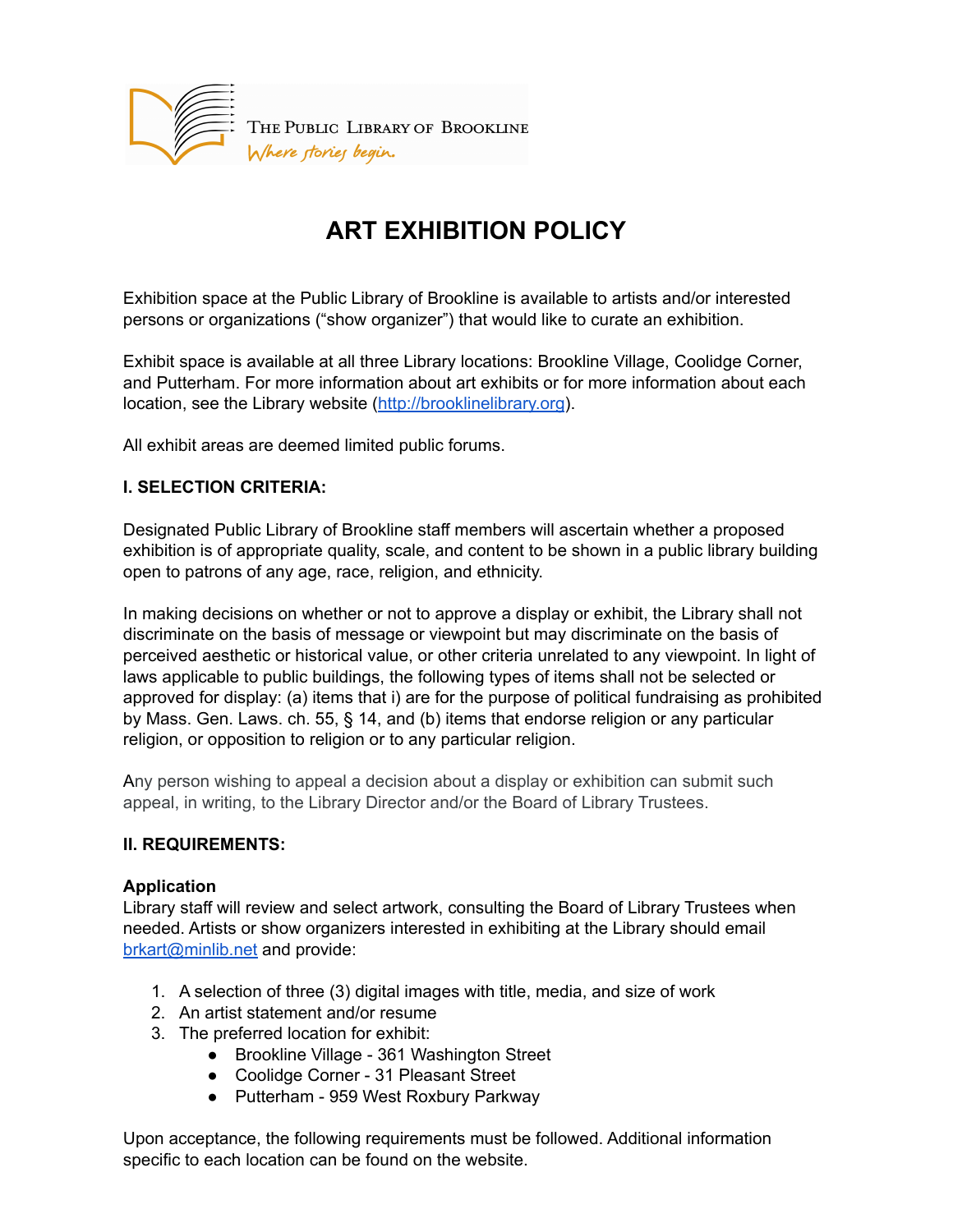## **Installation and Maintenance**:

- 1. At Brookline Village, the artist or show organizer is responsible for the set-up and dismantling of the exhibition.
- 2. At Coolidge Corner and Putterham, the artist or show organizer will oversee the staff, who may need to use a ladder to install the artwork. The Library will provide the ladder.
- 3. Appointments for set-up and dismantling must be scheduled in advance through the Library's designated contact for each location.
- 4. Set-up and dismantling must take place during regular library hours under the supervision of the Library's designated contact for each location.
- 5. It is expected that the artist or show organizer will monitor the condition of the exhibition on a regular basis during the period of the installation. Should concerns arise, a communication can be sent to designated contact for each location.
- 6. Each location is equipped with an art hanging system. Hanging rods are supplied by the Library. Nails and/or picture hanging hooks are prohibited. Altering the walls in any way is prohibited.
- 7. Artwork must be in stable, ready to hang (ready to display if using display cases) condition. Artwork should not require extraordinary procedures or equipment for installation and/or maintenance. Artwork must not have any potential to create an unsafe condition. Artwork for The Gallery in Hunneman Hall at Brookline Village does not require framing. Artwork for Coolidge Corner and Putterham requires framing.
- 8. Artist or show organizer must provide labels for each item. Type size must be at least twenty-four point (24 pt) and look consistent throughout. The Library reserves the right to create labels more appropriate to the size of the space.

## **Publicity:**

- 1. Artist or show organizer must provide the Library with a brief description (50 words or less) of the exhibition that the Library may use for publicity purposes. Digital images may also be included to be used for publicity. Any additional publicity is the responsibility of the artist or show organizer.
- 2. Artist or show organizer may provide additional information such as a written statement, biography, exhibition history, or representation/contact details. The Library may, but is not required to, incorporate this information in publicity. Prices are prohibited.
- 3. The Library may use images from the exhibition for publicity and for publication online. Additional publicity materials (postcards, etc.) are permissible but are the responsibility of the artist or show organizer. All publicity for an exhibition must credit the Public Library of Brookline.

## **Fees & Sales:**

- 1. There will be no admission fee charged for exhibits at any location.
- 2. It is prohibited to sell artwork at the Library. Should an artist or show organizer sell a work of art while on exhibit at the Library, the item must remain in the exhibit for the duration of the exhibition. (Exceptions to this policy may be discussed with the Library's designated contact).

## **Insurance & Liability:**

1. Neither the Library nor the Town hold insurance for artwork on exhibit and are not responsible for loss or damage to any artwork.